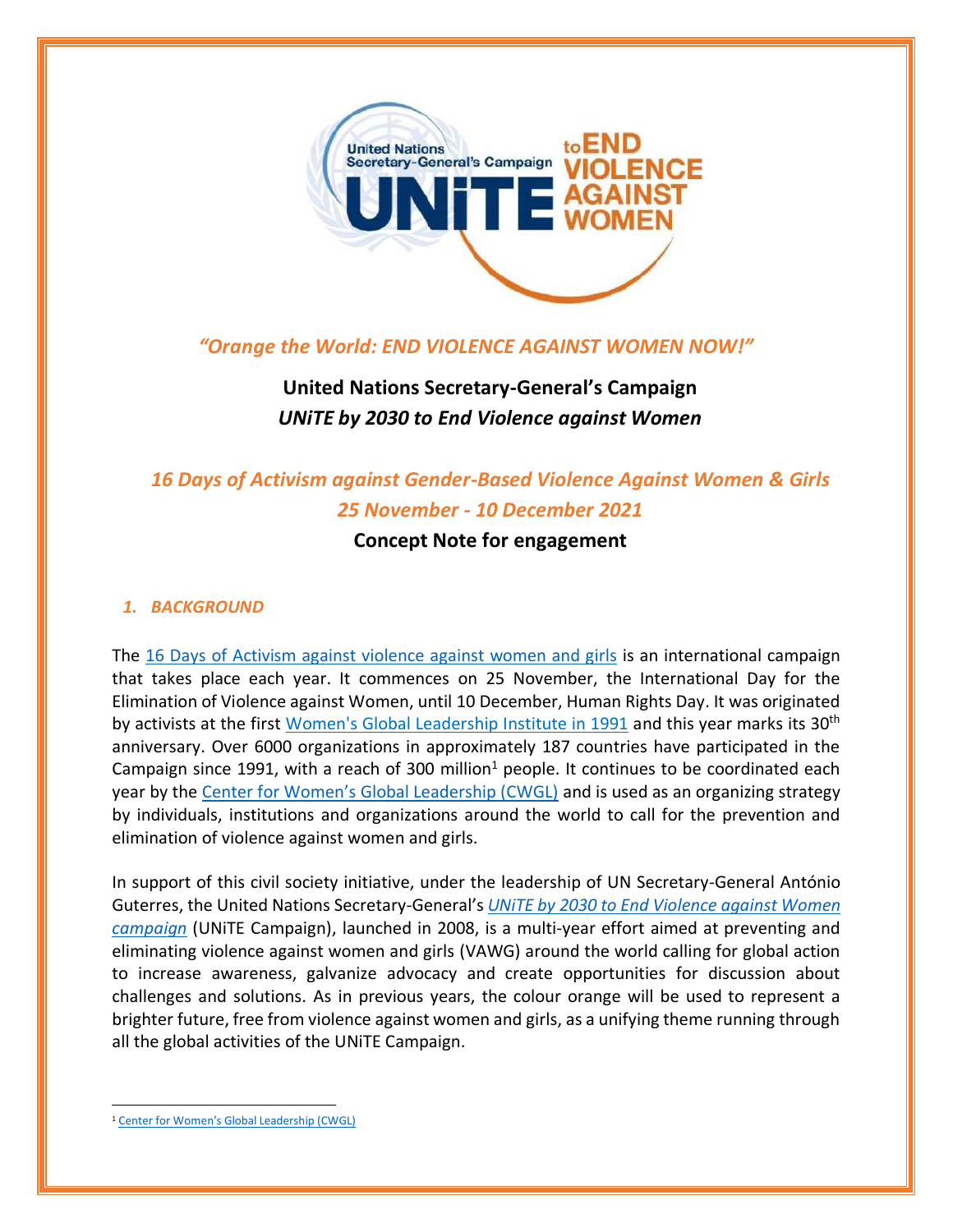#### *2. 2021 CONTEXT*

According to the latest estimates, nearly 1 in 3 women aged 15 years and older, around the world have been subjected to physical or sexual violence by an intimate partner, non-partner or both, at least once in their lifetime, indicating that levels of VAWG have remained largely unchanged over the last decade.<sup>2</sup> These numbers do not reflect the impact of the COVID-19 pandemic and would be even higher if they included the full continuum of violence that affect women and girls including sexual harassment, violence in digital contexts, harmful practices and sexual exploitation.

COVID-19 has exacerbated all the risk factors for VAWG, including unemployment and poverty, and reinforced many of the root causes such as gender stereotypes and harmful social norms. It has been estimated that 11 million girls may not return to school because of COVID-19, thereby increasing their risk of child marriage.<sup>3</sup> The economic fallout is expected to push 47 million more women and girls into extreme poverty in 2021,<sup>4</sup> reversing decades of progress and perpetuating structural inequalities that reinforce VAWG. Emerging data from a recent multi-country rapid gender assessment on the impact of COVID-19 on VAW by UN Women, using innovative remote data collection methods, confirm an increase of VAW as a result of COVID-19 in Cameroon, Kenya, Thailand and Ukraine. More data will soon be available for 9 more countries. 5

In addition to the impact of COVID-19, the global context of violent conflicts and humanitarian crises, including climate-related disasters, are affecting more people than ever before, with a disproportionate impact on women and girls, perpetuating all forms of VAWG**.** As we have seen in the aftermath of the recent earthquake in Haiti, 53.6% of women have already encountered difficulties in accessing health services while the lack of housing and shelter is perceived by 83% as a factor of insecurity and increased risk of violence.<sup>6</sup> The current complex situation in Afghanistan has led to a disregard for the hard-earned gains in women's rights.<sup>7</sup> While the forms and contexts may differ across geographic locations, women and girls universally experience different forms of violence in public and private settings, in contexts of peace and in contexts of conflict as well as in humanitarian or crises settings. The most marginalized women, including women with disabilities, refugees or indigenous women amongst others, are at disproportionate risk and face greater barriers in accessing services and justice.

The COVID-19 pandemic demonstrated that the world was unprepared to respond to the rapid escalation of all forms of VAWG. If we want to ensure that no woman or girl is left behind, we need comprehensive and inclusive approaches that can be adapted to rapidly changing contexts, preventing and responding to all forms of VAWG.

<sup>&</sup>lt;sup>2</sup> World Health Organization, on behalf of the United Nations Inter-Agency Working Group on Violence Against Women Estimation and Data (VAW-IAWGED), Violence Against Women Prevalence Estimates, 2018 (Geneva, 2021).

<sup>&</sup>lt;sup>3</sup> United Nations Educational, Scientific and Cultural Organization. Keeping Girls in the Picture (2020); United Nations Population Fund (UNFPA), Impact of the COVID-19 Pandemic on Family Planning and Ending Gender-based Violence, Female Genital Mutilation and Child Marriage: Pandemic threatens achievement of the Transformative Results committed to by UNFPA (2020).

<sup>4</sup> UN Women, From Insights to Action: Gender equality in the wake of COVID-19 (New York, 2020).

<sup>5</sup> UN Women. Data Bites. Emerging Data on Violence against Women Confirm a Shadow Pandemic. 1 July 2021.

[https://data.unwomen.org/features/emerging-data-violence-against-women-confirm-shadow-pandemic.](https://data.unwomen.org/features/emerging-data-violence-against-women-confirm-shadow-pandemic)

<sup>6</sup> UN Women & CARE International (2021) Rapid Gender Analysis: Haiti 14 August 2021 Earthquake

[https://lac.unwomen.org/en/digiteca/publicaciones/2021/09/analisis-rapido-de-genero-terremoto-agosto-2021-haiti.](https://lac.unwomen.org/en/digiteca/publicaciones/2021/09/analisis-rapido-de-genero-terremoto-agosto-2021-haiti)

<sup>7</sup> [https://www.unwomen.org/en/news/stories/2021/9/statement-ed-patten-dismay-and-regret-at-absence-of-women-in-afghanistan](https://www.unwomen.org/en/news/stories/2021/9/statement-ed-patten-dismay-and-regret-at-absence-of-women-in-afghanistan-government)[government.](https://www.unwomen.org/en/news/stories/2021/9/statement-ed-patten-dismay-and-regret-at-absence-of-women-in-afghanistan-government)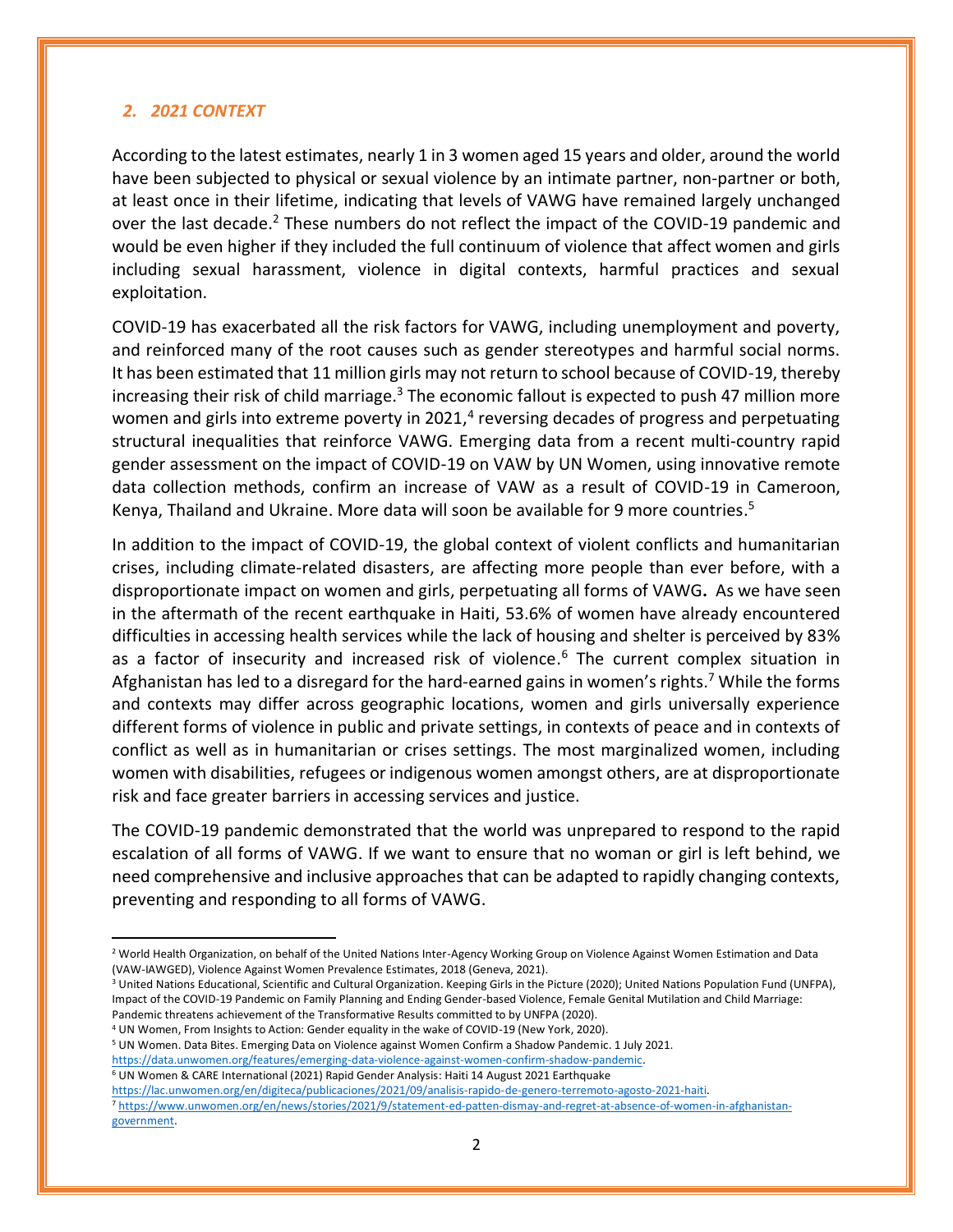The **EU-UN Spotlight Initiative** represents a comprehensive, multistakeholder model driven by a commitment to leave no one behind which is making significant progress in preventing and eliminating violence against women and girls. In 2020 alone, 651,958 women and girls were provided with gender-based violence services despite COVID-19 related constraints and lockdowns, 879,138 men and boys were educated on positive masculinity, respectful relationships and non-violent conflict resolution and parenting, and there was a 22% increase in the number of convictions of perpetrators of violence compared to 2019, showing that it is possible to deliver high-quality results for women and girls even under the constraints of a pandemic.<sup>8</sup>

**The Generation Equality Forum (GEF**) and the **Action Coalition on Gender-Based Violence (GBV)** are building a powerful global movement based on multilateralism and are mobilizing governments, CSOs, international organizations, philanthropies and the private sector to deliver transformational progress towards the elimination and prevention of GBV through four concrete actions: (1) Creating enabling policy, legal and resource environments; (2) Scaling up evidencedriven prevention programming; (3) Scaling up comprehensive, accessible and quality services for survivors; and (4) Enabling and empowering autonomous girl-led and women's rights organizations to exercise their expertise. In so doing 550 million more women and girls will live in countries with laws and policies prohibiting all forms of gender-based violence against women and girls by 2026; efforts will increase by 50% the number of countries that include one or more evidence-based prevention strategy on gender-based violence in national policies by 2026; more women and girls will live in countries with multi-sectoral action plans on GBV which include provision of police, justice, health and social sector services by 2026; international funding will progressively improve and increase by 50% to women's rights organizations, activists and movements including those working to address gender-based violence against women and girls in all their diversity by 2026.

In this context, our efforts to prevent and eliminate VAWG need to continue with the same vigour during the 16 Days of Activism and throughout the year. Building on the momentum created during the [Generation Equality Forum](https://forum.generationequality.org/) is crucial as the shadow pandemic has not ended and there is no vaccine against it.

### *3. UNiTE CAMPAIGN'S THEME FOR 2021 AND ADVOCACY OBJECTIVES*

This year's global campaign theme *"Orange the World: END VIOLENCE AGAINST WOMEN NOW!"* will mobilize all UNITE networks, civil society and women's rights organizations, the UN system, the Action Coalition on Gender-Based Violence, government partners, schools, universities, private sector, sports clubs and associations and individuals to:

- **Advocate for** inclusive, comprehensive and long-term strategies, programmes and resources to prevent and eliminate VAWG in public and private spaces prioritizing the most marginalized women and girls**.**
- **Amplify the success stories** demonstrating that VAWG is preventable by showcasing effective strategies and interventions to inspire all actors to scale up what works.
- **Promote the leadership of women and girls** in their diversity and their meaningful participation in policy making and decision making from global to local levels.

<sup>8</sup> [https://www.spotlightinitiative.org.](https://www.spotlightinitiative.org/)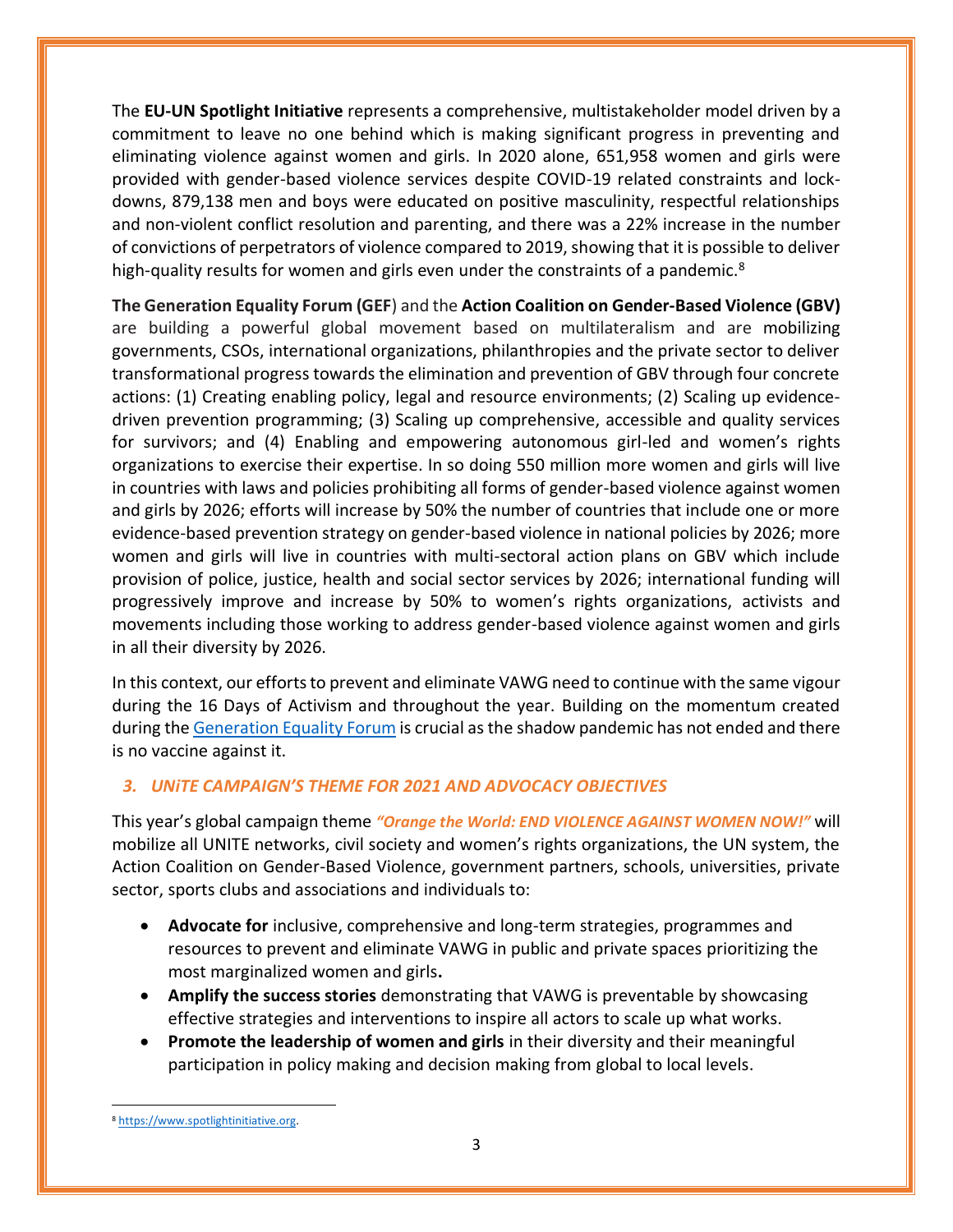• **Engage [Generation Equality Forum commitment makers](https://forum.generationequality.org/sites/default/files/2021-09/GEF%20Commitment%20Makers.pdf) in your country or region** to collaborate in the implementation of bold new commitments and to inspire further action to deliver progress on the [Gender-Based Violence Action Coalition Blueprint.](https://forum.generationequality.org/sites/default/files/2021-06/UNW%20-%20GAP%20Report%20-%20EN.pdf)

## *4. UN SYSTEM RESPONSE TO THE INTENSIFICATION OF VIOLENCE AGAINST WOMEN AND GIRLS DURING THE PANDEMIC*

From the early months of the pandemic, UN Secretary-General António Guterres called for a global ceasefire to end the shadow pandemic of violence against women and girls, appealing for peace in the home and an end to all violence everywhere. More than 140 countries expressed support and more than 149 countries have adopted around 832 measures as highlighted in the [Global COVID-19 Gender Response Tracker](https://data.undp.org/gendertracker/) (coordinated by UNDP with substantive technical leadership of UN Women). This is a heartening response to the [UN Secretary General's call to](https://www.unwomen.org/en/news/stories/2020/4/statement-sg-put-women-and-girls-at-the-centre-of-efforts-to-recover-from-covid19)  [action](https://www.unwomen.org/en/news/stories/2020/4/statement-sg-put-women-and-girls-at-the-centre-of-efforts-to-recover-from-covid19) and the demands of women's movements around the world.

Through the UN Secretary-General's political engagement strategy on gender-based violence (GBV), the UN system further mobilized multiple stakeholders to address the immediate needs and long-term vulnerabilities of girls and women at risk of violence and recognize the key role women's rights organizations have played during the global crisis. To this end, the entire UN system has activated their platforms and networks to mobilize commitments and action to end gender-based violence (GBV) in the context of COVID-19. Details can be found in the **UNiTE Campaign's bimonthly Action Circulars** [here.](https://www.unwomen.org/en/what-we-do/ending-violence-against-women/take-action)

## *KEY ACTIVITIES: "ORANGE THE WORLD" AND "TAKE ACTION ON THIS ORANGE DAY AND DURING 16 DAYS OF ACTIVISM"*

In line with the 2021 global umbrella theme *Orange the World: END VIOLENCE AGAINST WOMEN NOW!*, the Official UN Commemoration of the International Day for the Elimination of VAW will be held on 23 November 2021 (TBC). Throughout the 16 day-long period from 25 November to 10 December, all UNiTE partners are encouraged to:

- Coordinate orange events and activities at global, regional, country and local levels to advocate for inclusive, comprehensive and long-term strategies, programmes and resources to prevent and respond to VAWG in all settings.
- Roll out an online digital crowdfunding campaign, **[#Give25forUNTF25](https://untf.unwomen.org/en/news-and-events/stories/2021/09/give25foruntf25-challenge?mc_cid=bfe4e19007&mc_eid=e9bce5db8a)**, under the theme "*Orange the World: END VIOLENCE AGAINST WOMEN NOW!"*, every day during the 16 Days of Activism.<sup>9</sup> UNiTE partners are invited to participate, inspire others to join this collective effort and disseminate assets and messages available at [UNTF@25 Trello board.](https://trello.com/b/6a35X9jo/untf25)
- Stimulate public conversations and educate the public on what individuals and organisations can do to raise awareness of VAWG during and after the COVID-19 pandemic.
- Hold virtual seminars, radio programmes and explore creative and innovative approaches, such as through the medium of documentary films, exhibitions, digital and print media.
- Feature stories from survivors, activists and women's rights advocates to highlight their critical leadership role in ending VAWG from global to local levels.

<sup>&</sup>lt;sup>9</sup> Launched on 25<sup>th</sup> September, the UN Trust Fund's [#Give25forUNTF25 Challenge](https://untf.unwomen.org/en/news-and-events/stories/2021/09/give25foruntf25-challenge?mc_cid=bfe4e19007&mc_eid=e9bce5db8a) calls on every single one of us to make a stand in making a world free from violence a reality for women and girls. To take action and lead the change to make a difference for women and girls around the world, visit UN Trust Fund's #Give25forUNTF25 Challenge [webpage](https://untf.unwomen.org/en/news-and-events/stories/2021/09/give25foruntf25-challenge?mc_cid=bfe4e19007&mc_eid=e9bce5db8a) and donat[e here.](https://untfevaw.rallyup.com/supportuntf)